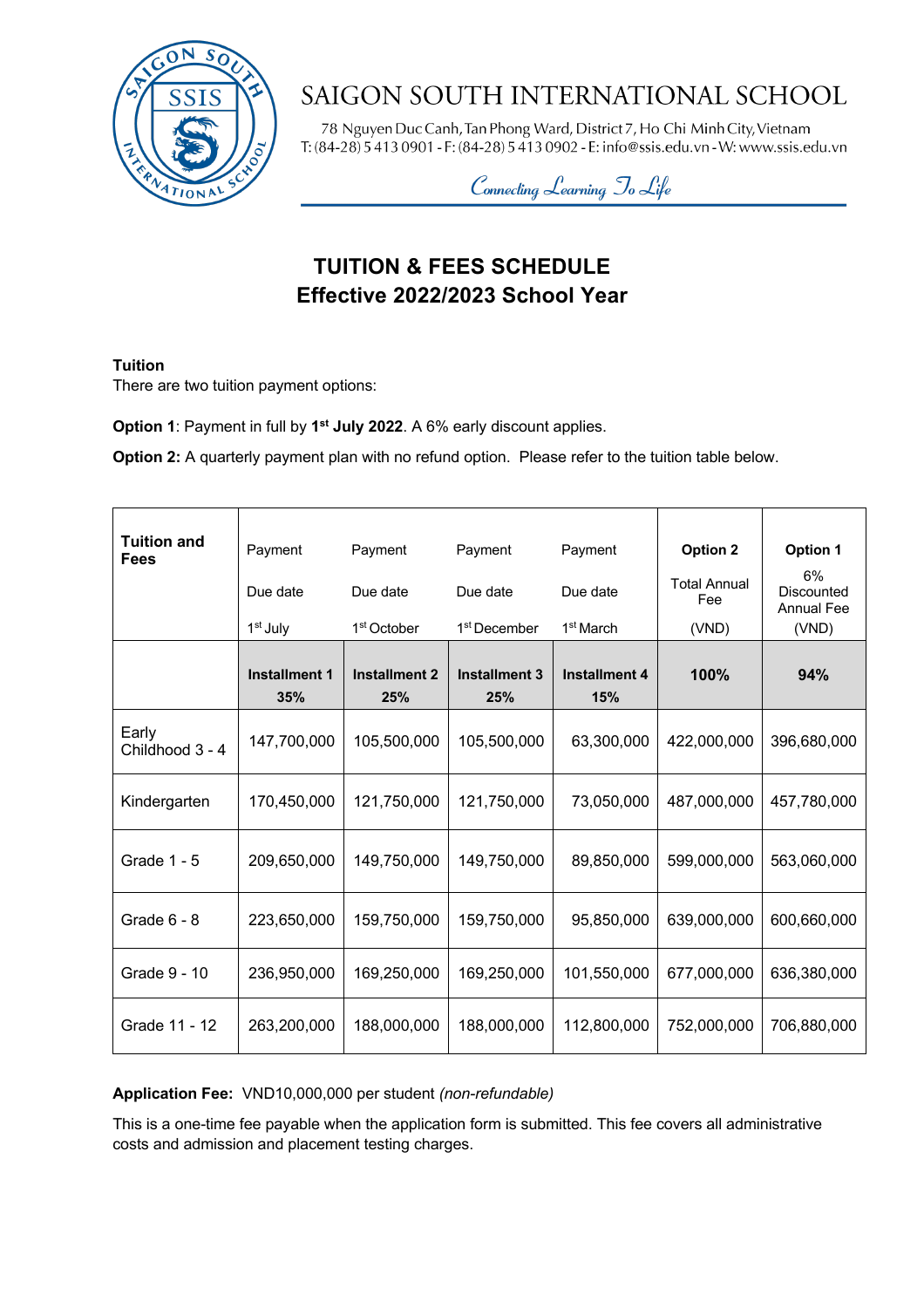**Re-enrollment Deposit (returning students):** VND45,000,000 is payable by **20th May 2022** for all returning students at SSIS. Payment of the deposit will guarantee a seat for the student provided all other requirements are met. This deposit is mandatory, and failure to make payment by the due date may result in the loss of a seat for the student. The deposit is non-transferable.

#### **Special Discount**

A 20% discount will be applied to the tuition fee for the 3<sup>rd</sup> and subsequent child(ren) of the same family attending SSIS. This discount does not apply to families whose tuition is paid by a sponsoring company, government, or other agency. This discount will be applied to the youngest child(ren) in attendance.

**Enrollment Deposit (new students):** Upon receiving an offer of enrollment, an Enrollment Deposit of VND45,000,000 must be paid immediately to guarantee a place in school for the following school year or semester.

| Payment Option 1 | Deducted from full tuition invoice                                                                                                                                                                |
|------------------|---------------------------------------------------------------------------------------------------------------------------------------------------------------------------------------------------|
| Payment Option 2 | Deducted from Installment 4 invoice. The enrollment deposit will be<br>refunded if a Departure Notice is given to the Admission Office 60<br>calendar days prior to the student's departure date. |

#### **Late Enrollment**

The school accepts the late enrollment of new students depending on seat availability. For students enrolling after the beginning of the academic year, the following fees will apply:

| <b>Entry Date</b>   | Anytime Qtr 1 | Anytime Qtr 2 | Anytime Qtr 3 | Anytime Qtr 4 |
|---------------------|---------------|---------------|---------------|---------------|
| % of Annual Tuition | 100%          | 85%           | 60%           | 35%           |

## **Refund Policy (Option 1 only)**

Parents must complete and return the Departure Notice form to the Admissions Office **60 calendar days prior to the departure date, or a smaller percentage will be refunded**. See the schedule below.

| <b>Departure Date</b> | > 60 calendar days notice | < 60 calendar days notice |  |
|-----------------------|---------------------------|---------------------------|--|
|                       | % of Annual Tuition       | % of Annual Tuition       |  |
| Anytime Qtr 1         | 55%                       | 45%                       |  |
| Anytime Qtr 2         | $30\%$                    | 20%                       |  |
| Anytime Qtr 3         | 10%                       | $0\%$                     |  |
| Anytime Qtr 4         | $0\%$                     | $0\%$                     |  |